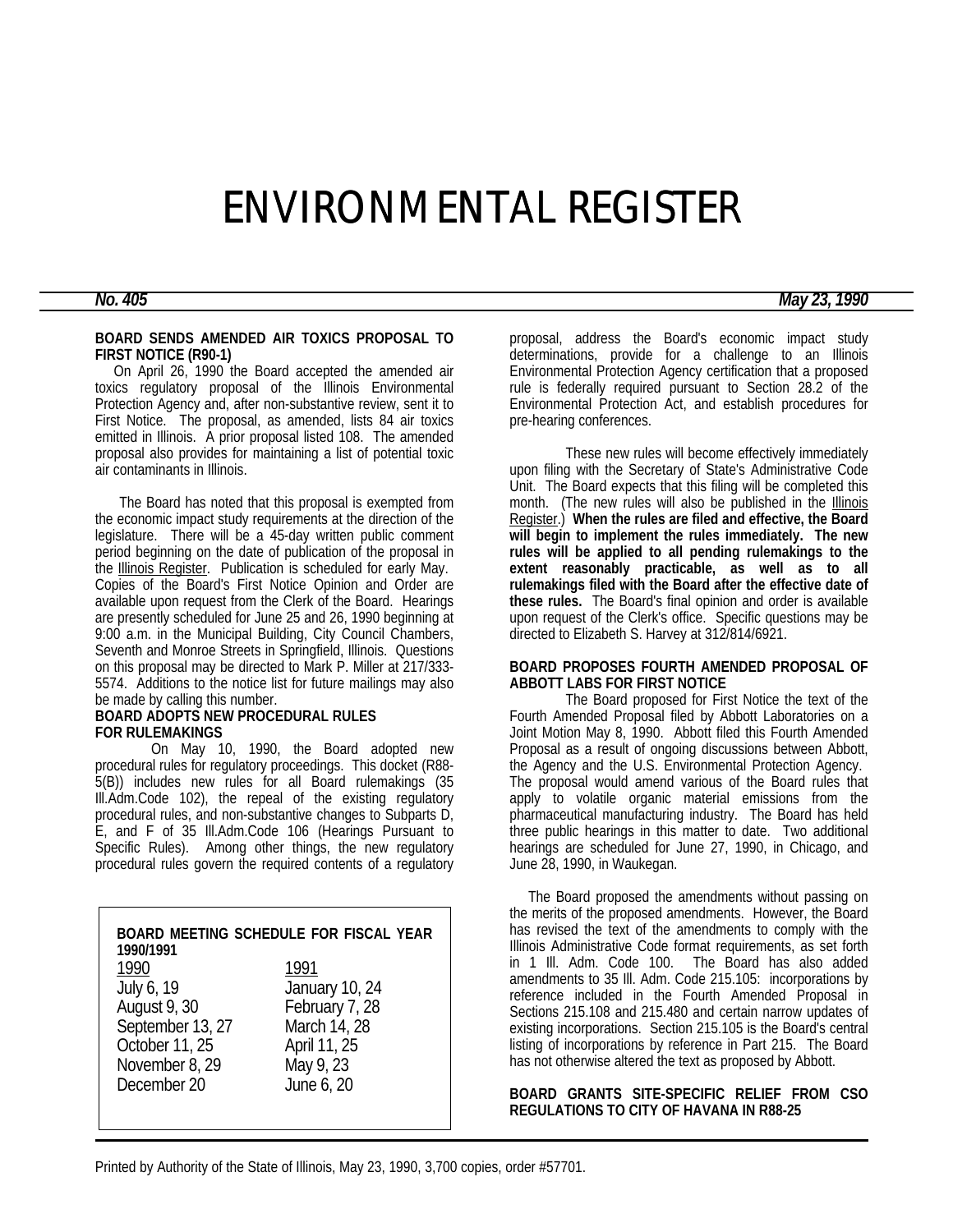## *Environmental Register No. 405 May 23, 1990/Page 2*

 On May 10, 1990, the Board adopted its Final Notice Opinion and Order in R88-25 granting the City of Havana sitespecific relief from the Board's combined sewer overflow regulations set forth at 35 Ill. Adm. Code 306.305(a) and 306.306(c). For further information contact Karen Rosenwinkel at (312) 814-3665.

#### **BOARD ACCEPTS USED AND WASTE TIRES REGULATIONS AND SENDS TO FIRST NOTICE (R90-9)**

 On April 26, 1990, the Board accepted, after nonsubstantive review, the Illinois Environmental Protection Agency's (Agency) proposal for regulating used and waste tires and sent it to First Notice. This proposal sets forth provisions for the regulation of processing, transportation, disposal and storage of used and waste tires, including enforcement and financial assurance mechanisms. Section 55.2 of the Illinois Environmental Protection Act specifies that the Board adopt such a proposal within one year of receipt of proposed regulations.

 The Board will accept comments on the advisability of requesting that the Department of Energy and Natural Resources perform an economic impact study until May 12, 1990. Additionally, there will be a 45-day written public comment period beginning on the date of publication in the Illinois Register. (That publication is scheduled for early May.) Hearings are presently scheduled for June 22, 1990 in Room 8-031, State of Illinois Center, 100 W. Randolph Street, Chicago, Illinois. The Agency proposal is subject to modification based on testimony and comments received during the comment and hearing process. Copies of the Board's First Notice Opinion and Order are available upon request from the Clerk of the Board. Questions on this proposal may be directed to Mark P. Miller at 217/333-5574. Additions to the notice list for future mailings may also be made by calling this number.

#### **BOARD ADOPTS EMERGENCY AMENDMENTS TO GASOLINE VOLATILITY**

 On March 22, 1990, the Board adopted an Opinion and Order in R88-30(A). The Order adopted an emergency amendment to its rule which regulates gasoline volatility in 35 Ill. Adm. Code 215. The amendment adds provisions requested by the United States Environmental Protection Agency (USEPA). On March 16, 1990, the USEPA filed a motion for reconsideration of the Board's February 15, 1990, Opinion and Order which adopted the regulations for gasoline volatility. Generally, the reduction of volatile organic material emissions estimated to result from the operation of the gasoline volatility rule is approximately 200 tons per day in the Chicago metropolitan area. The motion, by the USEPA, stated that the rule as adopted on February 15 was "defective" and the USEPA would disapprove the incorporation of this rule into the State's plan. The USEPA required the addition of language which specified that upon approval of an alternative test method or procedure the test method or procedure must be submitted to USEPA for approval as well. In addition, the USEPA required that the ASTM test method used to measure RVP include a clause that it is also known as the "dry method". The Board adopted these changes and the rule appeared in the April 27, 1990, Illinois Register and became effective on April 11, 1990. The rule will be in effect for 150

days. Questions regarding this rulemaking should be directed to Marie Tipsord (312) 814-4925.

#### **BOARD ADOPTS FINAL OPINION AND ORDER IN RACT DEFICIENCIES (R89-16)**

 On May 10, 1990 the Board adopted a Final Opinion and Order in R89-16(A) which amends 35 Ill. Adm. Code 211 and 215. The Board adopted these amendments which will become a part of the State's Implementation Plan to cure deficiencies cited by the United States Environmental Protection Agency (USEPA) in the RACT program. This rulemaking has its inception, in part, in the settlement agreement submitted to resolve the lawsuit of Wisconsin v. Reilly. The State of Ilinois agreed that it would submit to the USEPA some or all of the RACT rules and RACT rule improvements specified for Illinois. The Illinois Environmental Protection Agency (Agency) proposed these amendments to the Board on September 29, 1989 and specified that these amendments were "required rules" under Section 28.2 of the Environmental Protection Act. The adopted rule reflects only certain amendments which were proposed by the Agency; the remaining amendments have been placed in a subdocket (B). The amendments that the Board adopted include a definition for "Volatile Organic Material Content (VOMC)" and "Automobile or Light Duty Truck Refinishing". Also included are new ASTM Test Methods and provisions specifying that the Agency must use data comparing performance. The rule further includes provisions for emissions testing, measurement of seal gaps and testing methods for VOMC. Questions regarding this docket should be directed to Marie Tipsord (312) 814-4925

## **SOURCES OF PRINTED REGULATIONS**

 Updated versions of the Board's environmental regulations are periodically printed by the Illinois Environmental Protection Agency and are available upon request. Each copy contains a statement giving the cut off date for included regulatory changes.

 Environmental Regulations Update Service of Springfield provides a frequently updated subscription service for Board regulations. This commercial service, consists of two three ring binders. Updated replacement pages are provided on as needed basis for the Environmental Protection Act as well as all Board Regulations. The service includes identical in substance regulations and provides a change sheet allowing the user to follow all modifications to the rules. An Environmental Watch Newsletter is also included. The service costs \$250.00, and can be ordered through:

> Environmental Regulations Update Service P.O. Box 9132 Springfield, Illinois 62791 (217) 522-5512 or (217) 787-7328

 The BNA Environmental Reporter provides a periodically updated book of regulations covering the 50 states. It is available from: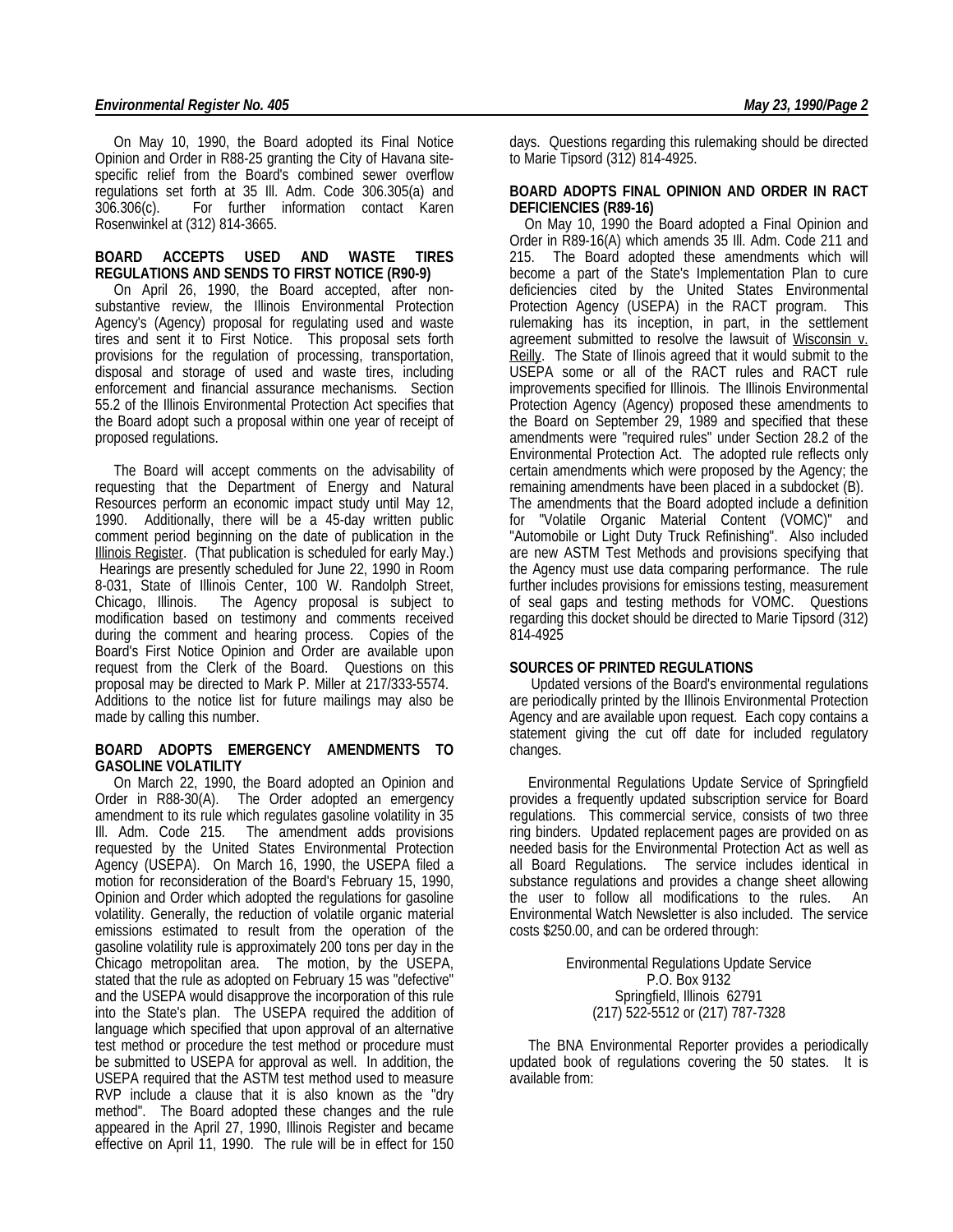B.N.A. Environmental Reporter 1231 25th Street N.W. Washington, D.C. 20016 (301) 258-1033

#### **BOARD AND STAFF ACTIVITIES**

 Chairman Marlin spoke to five classes at Palatine High on April 27th. The Chairman talked about general environmental topics with the students.

 On April 30, 1990 in Utica, Illinois, Board Member Bill Forcade and Scientific and Technical Staff member Dr. Harish Rao attended an Air and Waste Management Association conference on the Clean Air Act, Permitting and Air Toxics.

 On May 2nd and 3rd, a group of 14 Board Members, attorney assistants, and Scientific and Technical Staff toured a variety of facilities relating to Board activities in the Champaign and Douglas Counties area. The first stop on May 2nd was at the Urbana Yard Waste Composting Facility, where the group learned that the largest volume of yard waste is composed of brush and branches. Both are materials which are not compatible with composting and must be chipped. The group also visited the new Hazardous Waste Research and Information Center, and the Natural History Survey.

 On May 3rd, the group went on a tour of agricultural systems sponsored by the Douglas County Farm Bureau. The tours were led by knowledgeable agribusinessmen who explained and answered questions about the land treatment system, the grain elevator, the fertilizer business, and the hog farm viewed by the Board group. Afterwards, the Bureau treated the Board group to a delicious home cooked lunch. Thanks, guys.

 Scientific and Technical Staff members Dr. Harish Rao and LouAnn Burnett attended the Lake Calumet Area: Environmental Concerns Conference on May 8, 1990 held in Matteson, Illinois. LouAnn Burnett presented a paper on sediment toxicity in Lake Calumet.

 Dr. Harish Rao also attended an Advisory Meeting of the Illinois Energy Conference Planning Committee to discuss presentation topics for this year's conference on May 11, 1990 at the University of Illinois, Chicago.

#### **FINAL ACTIONS MAY 10, 1990 BOARD MEETING**

- PCB 88-69 Scott Air Force Base v. IEPA The Board accepted the Agency Recommendation and granted petitioner variance extension for its St. Clair County facility. Board Member J. D. Dumelle concurred.
- PCB 88-71 IEPA v. Allen Barry, et al. The Board found respondent violated sections of the Act and Board water and agriculture related water pollution regulations at its Ogle County facility, and imposed a fine of \$10,000. Board Member J. Anderson concurred.
- PCB 89-162 **IEPA v. Family Enterprises, Inc., an Illinois corporation, d/b/a Belletini's Grocery** The Board accepted the Settlement Agreement in which respondent admitted to past violations of the Act and Board air pollution regulations and agreed to pay a penalty of \$500 into the Environmental Trust Fund.
- PCB 90-35 Pollution Control Industries of America v. IEPA This matter was dismissed on petitioner's motion.
- PCB 90-36 H & L Disposal Company, Inc., v. IEPA This matter was dismissed on petitioner's motion.
- PCB 90-40 Waste Management of Illinois, Inc., v. IEPA This matter was dismissed on petitioner's motion.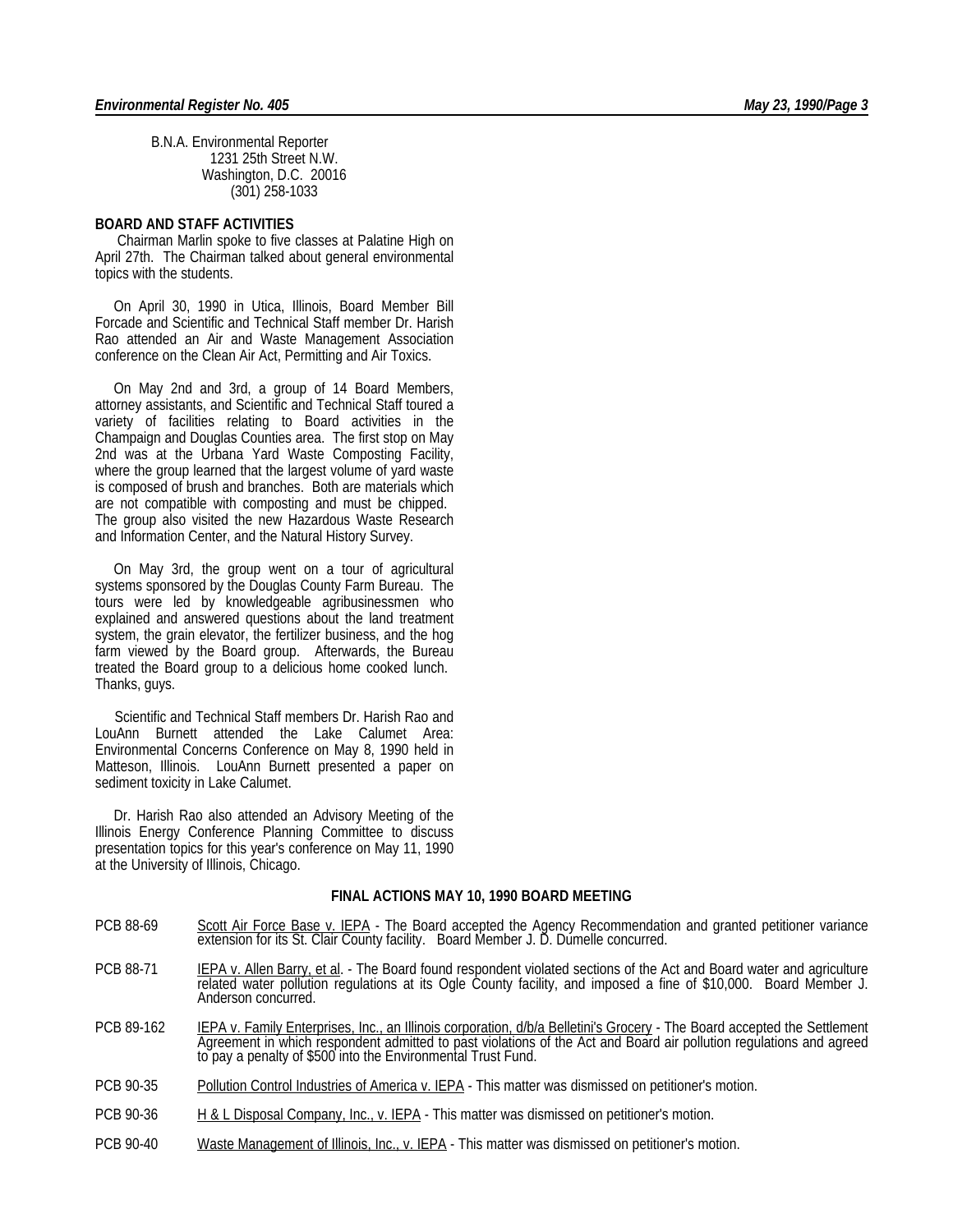- PCB 90-96 Aero Services International, Inc., v. IEPA The Board concurred with the Agency Recommendation and granted petitioner provisional variance from the Board's waste disposal regulations relating to 90-day on-site storage of hazardous wastes at its Sangamon County facility.
- PCB 90-97 American Nickeloid Co. v. IEPA The Board concurred with the Agency Recommendation and granted petitioner provisional variance from the Board's waste disposal regulations relating to 90-day on-site storage of hazardous wastes at its LaSalle County facility.

AC 89-18

- (Dockets A<br>& B)  $\&$  B) St. Clair County v. J & R Landfill, Inc., an Illinois Corp. - The Board found respondent twice violated Section 21(p)(5) of the Act, imposed a fine of \$1,000, closed Docket A and ordered the County and Board to file statements of hearing costs with service upon respondent. J. D. Dumelle, M. Nardulli and J. Anderson dissented as to the findings of violation of Section 21(p)(5) of the Act on November 28, 1988, (Count A). J. T. Meyer, R. Flemal and B. Forcade dissented as to the finding of no violation of Section 21(p)(12) of the Act on December 1 and 2, 1988 (Counts B and D).
- AC 90-22 County of Will v. Waste Management of Illinois, Inc. The Board found respondent violated Section 21(p)(12) of the Act and imposed a fine of \$500.
- AC 90-25 Jackson County v. Robert Ellis The Board granted petitioner's motion to withdraw violations 2 and 4 of the Administrative Citation, found respondent violated Sections 21(q)(1) and 21(q)(3) of the Act and imposed a fine of \$1,000.

#### **NEW CASES - MAY 10, 1990 BOARD MEETING**

- PCB 90-59 Michael L. Christianson v. The American Milling Co. Complainant alleges violations of the Act and Board noise pollution regulations at respondent's Tazewell/Peoria facility. Accepted for hearing.
- PCB 90-85 People of the State of Illinois v. George M. Eliopulus d/b/a Ellis Cleaners an involuntarily dissolved partnership -Complainant alleges violations of the Act and Board air pollution regulations at its Cook County facility.
- PCB 90-86 Container Corp. of America v IEPA Petitioner seeks review of the Agency's denial of its application to renew the air operating permit for its DuPage County facility. Hearing authorized.
- PCB 90-87 People of the State of Illinois v. Jernberg Industries, Inc., a Delaware Corp. Petitioner alleges violations of the Act and Board air pollution regulations at respondent's Cook County facility. Hearing mandatory.
- PCB 90-88 People of the State of Illinois v. Eldon Swedberg, d/b/a Eldon Swedberg Swine Farm Complainant alleges violations of the Act and Board water pollution regulations at respondent's Tazewell County facility. Hearing mandatory.
- PCB 90-91 People of the State of Illinois v. General Electric Corp, a New York Corp. Complainant alleges violations of the Act and Board air pollution regulations at respondent's DeKalb County facility. Hearing mandatory.
- PCB 90-92 People of the State of Illinois v. Lennon Wallpaper Co., a Delaware Corp. Complainant alleges violations of the Act and Board air pollution regulations at respondent's Will County facility. Hearing mandatory.
- PCB 90-93 People of the State of Illinois v Magnaflux Corp., a Delaware Corp. Complainant alleges violations of the Act and Board air pollution regulations at respondent's Cook County facility. Hearing mandatory.
- PCB 90-94 Horace File et al. v. D & L Landfill, et al. Petitioner seeks review of the Bond County Board of Supervisors and the County of Bond denial of its application for site location approval for a regional pollution control facility in Bond County. Accepted for hearing.
- PCB 90-95 ESG Watts, Inc., v. IEPA Petitioner seeks review of the Agency's denial of its permit application to construct and operate a hazardous waste/storage treatment facility in Rock Island County. Accepted for hearing.
- PCB 90-96 AERO Services International, Inc. L1671200044/Sangamon County v. IEPA See Final Actions.
- PCB 90-97 American Nickeloid Co. L0990850007/La Salle County v. IEPA See Final Actions.
- PCB 90-98 People of the State of Illinois v. Aggrecon Corp. an Iowa corporation, doing business in Illinois Complainant alleges violations of the Act and air pollution regulations at respondent's Carroll County facility. Hearing mandatory.

#### **CALENDAR \***

**May 24 Pollution Control Board Meeting, State of Illinois Center, 100 W. Randolph St., Conference Room 9-040, Chicago.**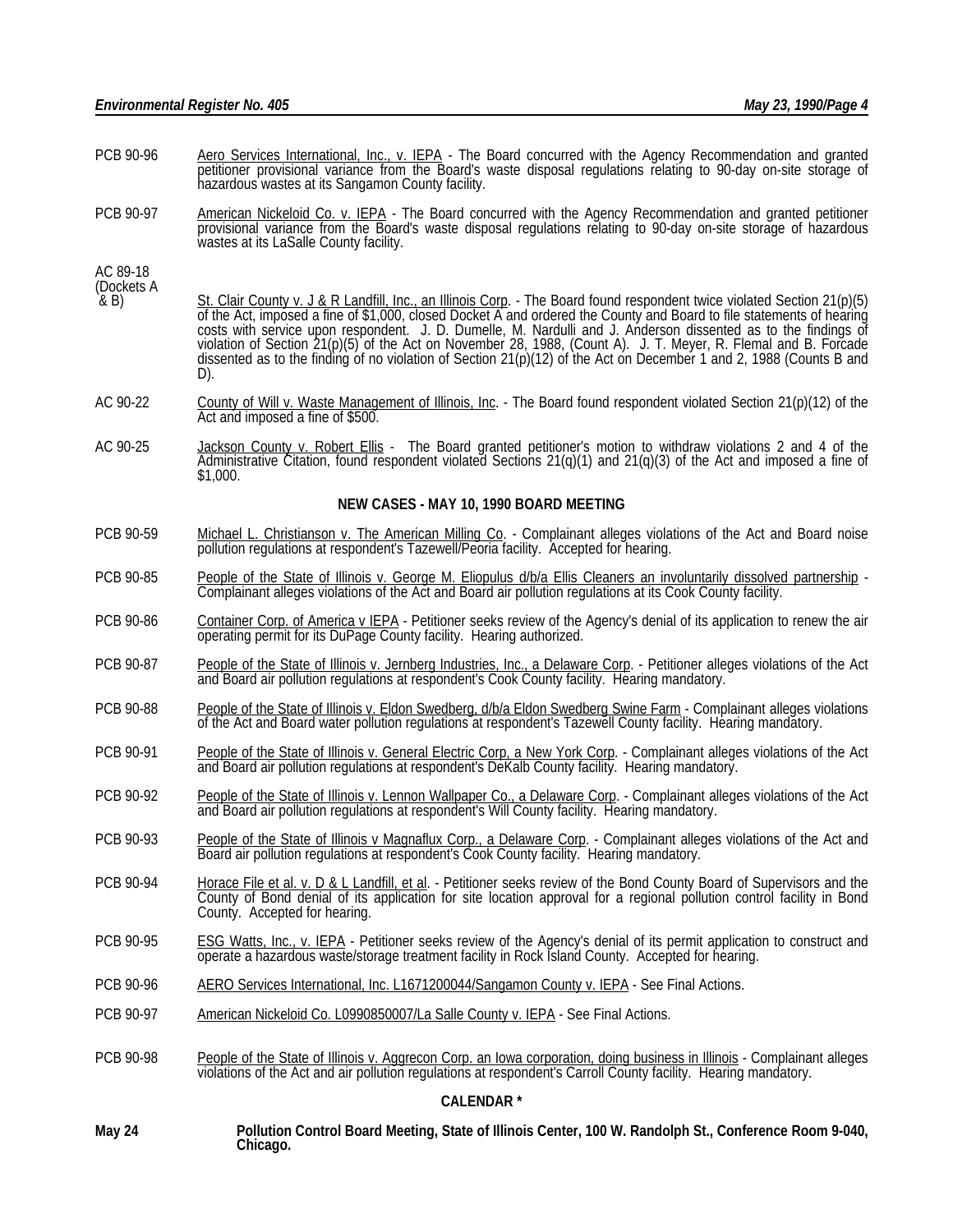| June 1<br>11:00 a.m.   | A-V   | Minnesota Mining and Manufacturing Company<br>v. EPA - PCB 90-45, State of Illinois Center, 100 West Randolph St., Suite 11-500, Chicago.                                               |  |
|------------------------|-------|-----------------------------------------------------------------------------------------------------------------------------------------------------------------------------------------|--|
| June 4<br>10:00 a.m.   | P-A   | LTV Steel Company, Inc. v. EPA - PCB 90-51<br>Law Office of Joshua Sachs, 134 N. LaSalle, Suite 2222, Chicago.                                                                          |  |
| June 5<br>$9:30$ a.m.  | $A-C$ | EPA v. Quantum Chemical Corporation - AC 89-275,<br>Tuscola City Council Chambers, Tuscola Community Building, 122 West North Central, Tuscola.                                         |  |
| June 5<br>10:00 a.m.   | R     | IDENR Evaluation of Underground Injection<br>R89-15, State of Illinois Center, 100 W. Randolph St., Room 9-031, Chicago.                                                                |  |
| June 6<br>10:30 a.m.   | A-E   | EPA v. Nesco Steel Barrel Company -<br>PCB 90-37, Granite City Township Building, 2060 Delmar Avenue, Granite City.                                                                     |  |
| June 6<br>10:00 a.m.   | A-E   | People of the State of Illinois v. F & F Laboratories.<br>Inc. - PCB 90-54, State of Illinois Center, 100 W. Randolph St., Suite 11-500, Chicago.                                       |  |
| June 6<br>11:00 a.m.   | A-E   | People of the State of Illinois v.<br>Plochman, Inc. - PCB 90-56, State of Illinois Center, 100 W. Randolph St., Suite 11-500, Chicago.                                                 |  |
| June 6<br>$1:00$ p.m.  | A-E   | People of the State of Illinois v. Arlington Plating Company<br>- PCB 90-58, State of Illinois Center, 100 W. Randolph St., Suite 11-500, Chicago.                                      |  |
| June 6<br>2:00 p.m.    | A-E   | People of the State of Illinois v. United<br>American Metals - PCB 90-55, State of Illinois Center, 100 W. Randolph St., Suite 11-500, Chicago.                                         |  |
| June 7<br>11:00 a.m.   | A-C   | Tazewell County Board of Health v. Steve Zimmerman and Waste Ltd., The Suilding, Pekin.<br>Inc. - AC 90-23, Tazewell County Board Room, 11 South 4th Street, MacKenzie Building, Pekin. |  |
| June 7<br>10:00 a.m.   | A-C   | Tazewell County Board of Health v. Steve Zimmerman and Waste Ltd.,<br>Inc. - AC 90-24, Tazewell County Board Room, 11 South 4th Street, MacKenzie Building, Pekin.                      |  |
| June 7<br>$1:30$ p.m.  | A-E   | People of the State of Illinois v. Life-time Rooftile<br>Company - PCB 90-57, LaSalle County Criminal Justice Center, 707 Etna Road, Ottawa.                                            |  |
| June 7<br>12:00 p.m.   | A-E   | People of the State of Illinois v. Illinois Cement Company<br>- PCB 90-73, LaSalle County Criminal Justice Center, 707 Etna Road, Ottawa.                                               |  |
| June 7                 |       | Pollution Control Board Meeting, State of Illinois Center, 100 W. Randolph St., Conference Room 9-040,<br>Chicago.                                                                      |  |
| June 11<br>10:00 a.m.  | A-E   | People of the State of Illinois v. Clybourn Metal Finishing Company,<br>- PCB 89-157, Law Office of Joshua Sachs, 134 N. LaSalle St., Suite 2222, Chicago.                              |  |
| June 11<br>11:00 a.m.  | A-E   | People of the State of Illinois v. Gilbertson Clybourn, Inc.<br>- PCB 89-158, Law Office of Joshua Sachs, 134 N. LaSalle St., Suite 2222, Chicago.                                      |  |
| June 11<br>$1:00$ p.m. | A-E   | People of the State of Illinois v. George M. Eliopulos, d/b/a<br>Ellis Cleaners - PCB 90-85, State of Illinois Center, 100 W. Randolph St., Suite 11-500, Chicago.                      |  |
| June 12<br>$9:30$ a.m. | A-E   | People of the State of Illinois v. Hysan<br>Corporation - PCB 90-12, State of Illinois Center, 100 W. Randolph St., Suite 11-500, Chicago.                                              |  |
| June 12<br>10:00 a.m.  | L-S-R | Industrial Fuels & Resources/Illinois v. City Council of the<br>City of Harvey - PCB 90-53, Harmon Center, Harvey Park District, 14821 Broadway, Harvey.                                |  |
| June 13<br>10:00 a.m.  | P-A   | Rockford Drop Forge Company v. EPA - PCB<br>90-46, Winnebago County Courthouse, 400 West State Street, Room 806, Rockford.                                                              |  |
| June 13<br>10:00 a.m.  | A-E   | People of the State of Illinois v. Solo<br>Cup Company - PCB 90-16, State of Illinois Center, 100 W. Randolph St., Suite 11-500, Chicago.                                               |  |
| June 13<br>10:00 a.m.  | A-E   | People of the State of Illinois v. Caravelle Wood Products, Inc.<br>- PCB 90-70, Law Office of Joshua Sachs, 134 N. LaSalle St., Suite 2222, Chicago.                                   |  |
| June 13                | A-E   | People of the State of Illinois v. We-Toast Bread                                                                                                                                       |  |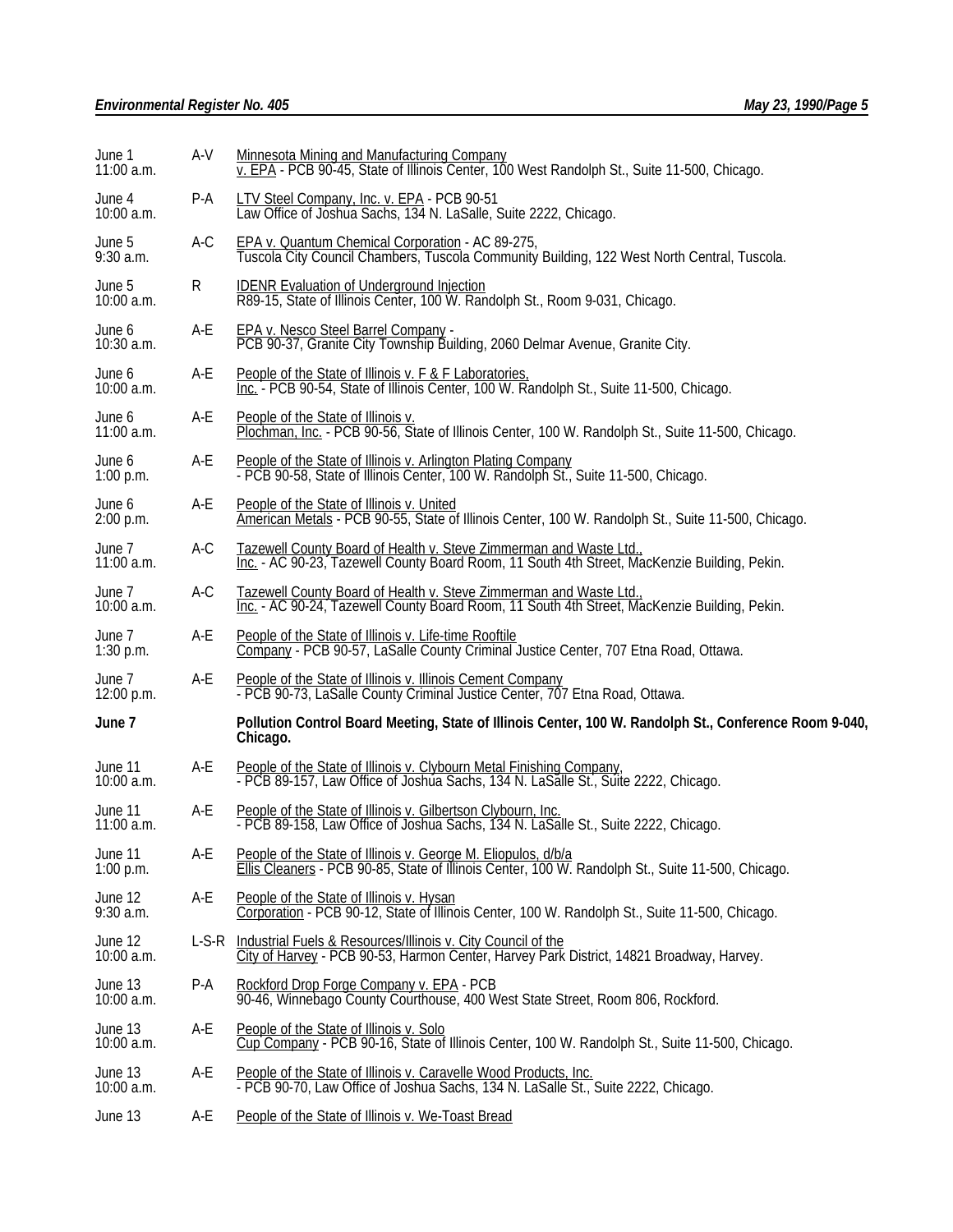| 10:00 a.m.              |           | Company, Inc. - PCB 90-84, Law Office of Joshua Sachs, 134 N. LaSalle St., Suite 2222, Chicago.                                                                                                      |  |  |
|-------------------------|-----------|------------------------------------------------------------------------------------------------------------------------------------------------------------------------------------------------------|--|--|
| June 13<br>10:00 a.m.   | A-E       | People of the State of Illinois v. Lutheran General Hospital, d/b/a<br>Lutheran General Hospital - Lincoln Park - PCB 90-71, Law Office of Joshua Sachs, 134 N. LaSalle St., Suite<br>2222, Chicago. |  |  |
| June 14<br>10:00 a.m.   | N-E       | Vito Zivoli v. Prospect Dive and Sport Shop, Ltd, and Michael<br>Ropers - PCB 89-205, State of Illinois Center, 100 W. Randolph St., Suite 11-500, Chicago.                                          |  |  |
| June 15<br>2:00 p.m.    | A-E       | People of the State of Illinois v. Pioneer Plating<br>Company, Inc. - PCB 90-79, State of Illinois Center, 100 W. Randolph St., Suite 11-500, Chicago.                                               |  |  |
| June 15<br>2:15 p.m.    | A-E       | People of the State of Illinois v. Nobert<br>Plating Company - PCB 90-80, State of Illinois Center, 100 W. Randolph St., Suite 11-500, Chicago.                                                      |  |  |
| June 15<br>2:30 p.m.    | A-E       | People of the State of Illinois v. U.S. Plating<br>Corporation - PCB 90-81, State of Illinois Center, 100 W. Randolph St., Suite 11-500, Chicago.                                                    |  |  |
| June 15<br>2:45 p.m.    | A-E       | People of the State of Illinois v. Jernberg Industries, Inc.<br>- PCB 90-87, State of Illinois Center, 100 W. Randolph St.,<br>Suite 11-500, Chicago.                                                |  |  |
| June 15<br>$1:30$ p.m.  | A-V       | Lawrence Brothers, Inc. v. EPA - PCB<br>90-74, Community Building, City of Sterling Coliseum, 212<br>Third Avenue, Sterling.                                                                         |  |  |
| June 19<br>$10:00$ a.m. | A-V       | Abbott Laboratories v. EPA - PCB 88-78<br>Waukegan City Hall, Upstairs Conference Room, 106 N. Utica,<br>Waukeğan.                                                                                   |  |  |
| June 20<br>10:00 a.m.   | A-C       | EPA v. Kemp Manufacturing Company -<br>AC 89-164, Auditorium of the Peoria Public Library, 107 NE<br>Monroe, Peoria.                                                                                 |  |  |
| June 20<br>$1:30$ p.m.  | W-E       | EPA v. Jeffrey Kilgus, d/b/a Indian Creek<br>Materials Company. - PCB 90-64, County Board Room,<br>Livingston County Courthouse, Pontiac.                                                            |  |  |
| June 21                 |           | Pollution Control Board Meeting, State of Illinois Center,<br>100 W. Randolph St., Conference Room 9-040, Chicago.                                                                                   |  |  |
| June 22<br>10:00 a.m.   | P-A       | The Jennison-Wright Corporation v. EPA -<br>PCB 89-189, Mayor's Conference Room, City Hall, 2000<br>Edison, Granite City.                                                                            |  |  |
| June 22<br>10:00 a.m.   | A-E       | <b>EPA v. Blue Tee Corporation (Azcon Scrap</b><br>Division) - PCB 90-7, Alton City Hall, 101 East Third Street,<br>Alton.                                                                           |  |  |
| June 22<br>9:30 a.m.    | A-E       | People of the State of Illinois v.<br>Allwaste Tank Cleaning, Inc. - PCB 90-67, Will County<br>Courthouse, 14 W. Jefferson St., Joliet.                                                              |  |  |
| June 22<br>10:00 a.m.   | R         | Used and Waste Tire Regulations (35 III.<br>Adm. Code 848) - R90-9, State of Illinois Center, 100 W. Randolph St., Room 8-031, Chicago.                                                              |  |  |
| June 25<br>$9:30$ a.m.  | $A-V$     | Olin Chemicals (Joliet Plant) v. EPA -<br>PCB 89-72, Joliet City Hall, East Wing Conference Room, First Floor, 150 W. Jefferson St., Joliet.                                                         |  |  |
| June 25<br>$9:30$ a.m.  | A-E       | People of the State of Illinois v. Magnaflux Corporation<br>- PCB 90-93, State of Illinois Center, 100 W. Randolph St., Suite 11-500, Chicago.                                                       |  |  |
| June 25<br>$9:00$ a.m.  | R         | Toxic Air Contaminants List (35 III. Adm. Code Part 232)<br>- R90-1, Council Chambers, Municipal Building, Seventh & Monroe Sts., Springfield.                                                       |  |  |
| June 26<br>$9:00$ a.m.  | ${\sf R}$ | Toxic Air Contaminants List (35 III. Adm. Code Part 232)<br>- R90-1, Council Chambers, Municipal Building, Seventh & Monroe Sts., Springfield.                                                       |  |  |
| June 26<br>9:30 a.m.    | A-E       | People of the State of Illinois v. Lennon<br>Wallpaper Company - PCB 90-92, Will County Courthouse, 14 W. Jefferson St., Joliet.                                                                     |  |  |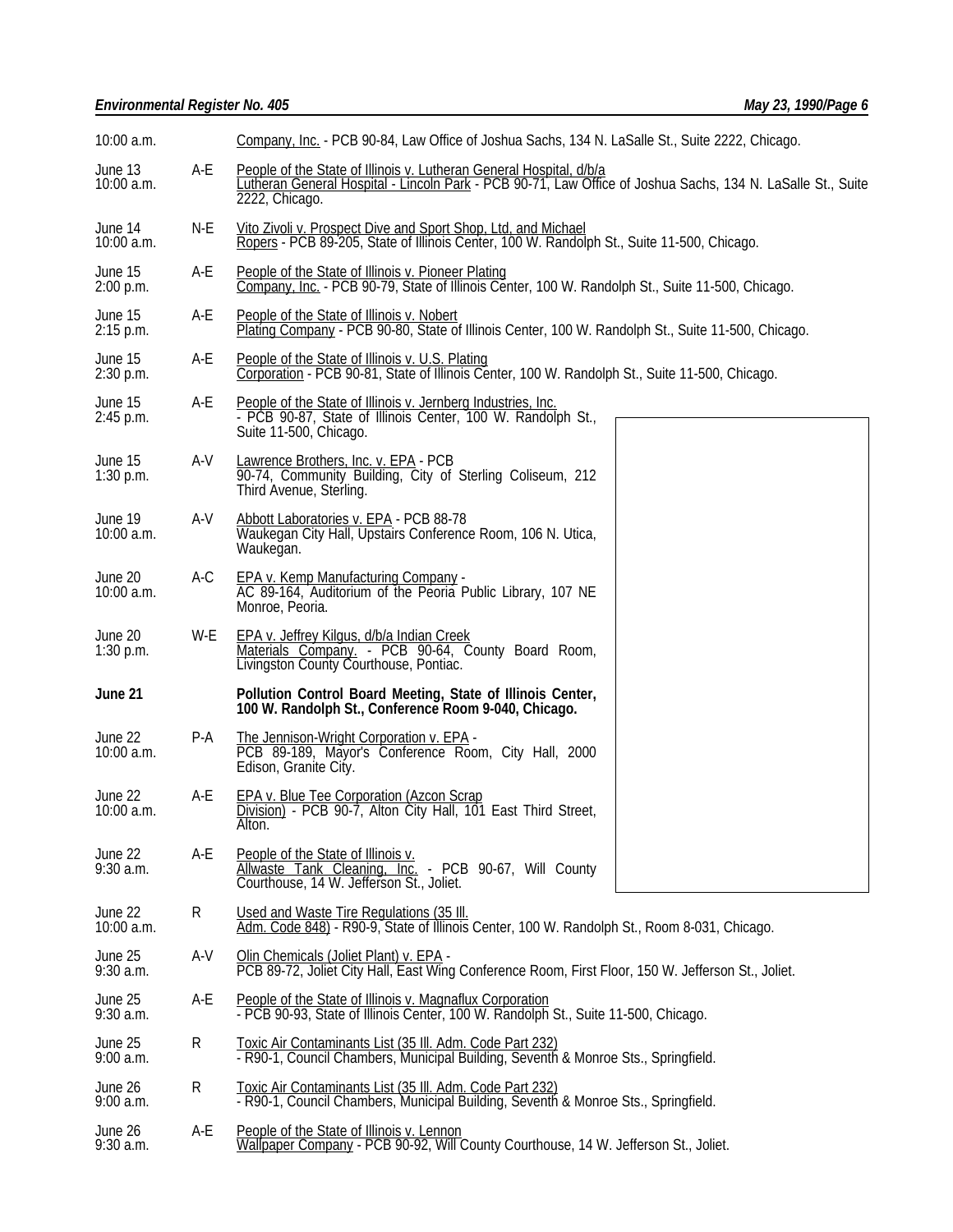| June 27<br>10:00 a.m.   | R   | Site-Specific Rule Change for Abbott Laboratories (Pharmaceuticals)<br>- R88-14, State of Illinois Center, 100 W. Randolph St., Suite 11-512, Chicago.                                                    |  |
|-------------------------|-----|-----------------------------------------------------------------------------------------------------------------------------------------------------------------------------------------------------------|--|
| June 28<br>$10:00$ a.m. | A-E | People of the State of Illinois v. Cleveland Corporation<br>- PCB 90-72, Upstairs Conference Room, Waukegan City Hall, 106 N. Utica, Waukegan.                                                            |  |
| June 28<br>10:30 a.m.   | R   | Site-Specific Rule Change for Abbott Laboratories (Pharmaceuticals)<br>- R88-14, Lake County Courthouse, 10th Floor Assembly Room, 18 North County Road, Waukegan.                                        |  |
| July 2<br>10:00 a.m.    | A-E | EPA v. Colwell/General, Inc. - PCB 89-180<br>State of Illinois Center, 100 W. Randolph St., Suite 11-500, Chicago.                                                                                        |  |
| July 2<br>9:30 a.m.     |     | SWH-E EPA v. Fred Johnson, Herman L. Loeb.<br>Johnson & Briggs Tank Truck Service a/k/a Johnson & Briggs Tank Truck & Heater Service - PCB 90-89, Edwards County Courthouse, 50 East Main Street, Albion. |  |
| July 6                  |     | Pollution Control Board Meeting, State of Illinois Center, 100 W. Randolph St., Conference Room 9-040,<br>Chicago.                                                                                        |  |
| July 6<br>$1:00$ p.m.   | A-E | People of the State of Illinois v. Material Service<br>Corporation - PCB 90-69, Danville City Council Chambers, 402 N. Hazel St., Danville.                                                               |  |
| July 10<br>9:30 a.m.    | A-E | People of the State of Illinois v. Crown<br>Cork & Seal Company, Inc. - PCB 89-159, Kankakee Detention Center, 400 E. Merchant, Kankakee.                                                                 |  |
| July 11<br>$9:30$ a.m.  | A-E | People of the State of Illinois v. Crown Cork & Seal<br>Company, Inc. - PCB 89-201, State of Illinois Center, 100 W. Randolph St., Suite 11-500, Chicago.                                                 |  |
| July 11<br>9:00a.m.     | W-E | EPA v. City of East Moline - PCB 90-63,<br>County Board Room, Third Floor, County Office Building, 1504 Third Avenue, Rock Island.                                                                        |  |
| July 13<br>$9:30$ a.m.  | P-A | D & B Refuse Service, Inc. v. EPA - PCB<br>89-106, Grand Jury Room, Third Floor, Moultrie County Courthouse, Sullivan.                                                                                    |  |
| July 13<br>$10:00$ a.m. | A-E | EPA v. Decor Gravure Corporation - PCB<br>89-155, State of Illinois Center, 100 W. Randolph St., Suite 11-500, Chicago.                                                                                   |  |
| July 19                 |     | Pollution Control Board Meeting, State of Illinois Center, 100 W. Randolph St., Conference Room 9-040,<br>Chicago.                                                                                        |  |
| July 25<br>$9:30$ a.m.  | P-A | Stepan Company v. EPA - PCB 90-42, Will<br>County Courthouse, 14 W. Jefferson St., Joliet.                                                                                                                |  |
| July 27<br>9:00a.m.     | A-C | EPA v. Omer Thomas - AC 89-215, Court Room<br>B, Shelby County Courthouse, Shelbyville.                                                                                                                   |  |
| July 31<br>$10:00$ a.m. | A-C | EPA v. James Gilmer - EPA v. Archer-Daniels (consolidated) - AC 89-289<br>- AC 89-290, Douglas County Courthouse, County Board Room, 401 S. Center St., Tuscola.                                          |  |
| August 9                |     | Pollution Control Board Meeting, State of Illinois Center, 100 W. Randolph St., Conference Room 9-031,<br>Chicago.                                                                                        |  |
| August 14<br>9:00 a.m.  | R   | Amendments to Agriculture Related Pollution (35 III. Adm. Code 501)<br>- R90-7, DeKalb County Farm Bureau, Upper Auditorium, 315 North 6th St., DeKalb.                                                   |  |
| August 20<br>9:00a.m.   | R   | Amendments to Agriculture Related Pollution (35 III. Adm. Code 501)<br>- R90-7, Effingham County Extension Center, Lower Level Auditorium, 1209 N. Wenthe Drive, Effingham.                               |  |
| August 21<br>9:00a.m.   | R   | Amendments to Agriculture Related Pollution (35 III. Adm. Code 501)<br>- R90-7, John A. Logan Community College, O'Neil Auditorium, Carterville.                                                          |  |
| August 23<br>9:00a.m.   | R   | Amendments to Agriculture Related Pollution (35 III. Adm. Code 501)<br>- R90-7, Morgan County Extension Service Office, 104 N. Westgate Ave., Jacksonville.                                               |  |
| August 24<br>9:00a.m.   | R   | Amendments to Agriculture Related Pollution (35 Ill. Adm. Code 501)<br>- R90-7, Knox AgriCenter, Room 105, 180 S. Soangetaha St., Galesburg.                                                              |  |
| August 30               |     | Pollution Control Board Meeting, State of Illinois Center, 100 W. Randolph St., Conference Room 9-040,<br>Chicago.                                                                                        |  |